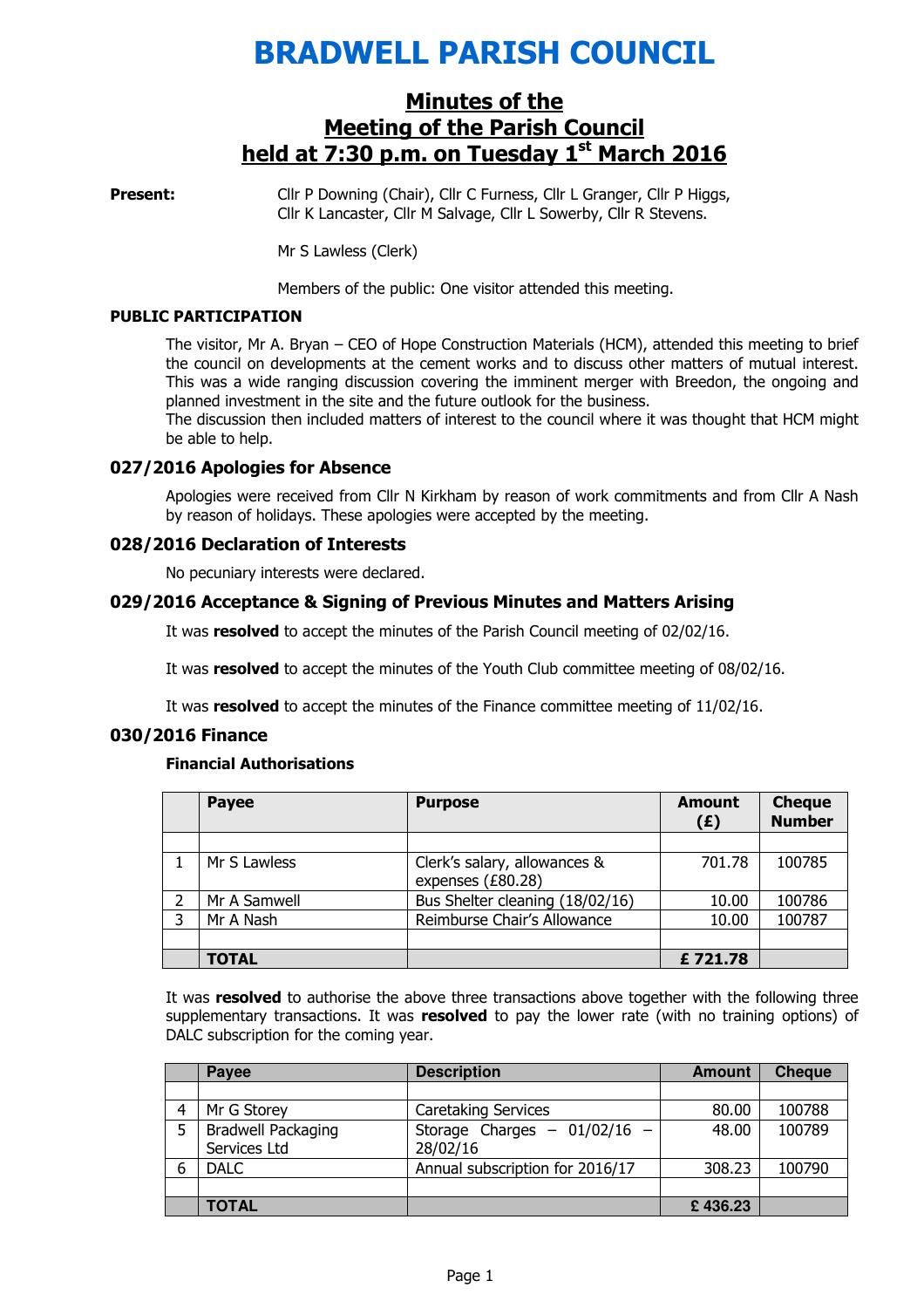#### Other Financial Matters

The Clerk gave his financial report and presented the latest financial analysis including recent receipts. There were no queries about this information.

Cllr Stevens gave her report from the Finance committee following its recent meeting. The main item of this report was the proposal to invest £25k in order to ensure that all council monies were covered by the governments' Financial Compensation Scheme. After a wide ranging discussion it was **resolved** that the Clerk should open another bank account, with a bank not under the same licences as the existing accounts, into which the £25k and the money from the sale of the Quarry Piece should be deposited.

The application from St Barnabas for a S137 grant for the maintenance of the Churchyard was considered. It was **resolved** not to grant any money in response to this application and the Clerk is to write to St. Barnabas PCC to explain the reason.

The application from St Barnabas for a S137 grant for the maintenance of the Church Clock was considered. It was resolved to pay the requested  $£130$  subject to there not being a payment for Clock maintenance during 2015.

The application from Bradwell Bowls Club for a S137 grant towards the cost of outdoor seating was considered. It was **resolved** to grant a sum of  $E300$  towards this initiative and to encourage the Bradwell Bowls Club to approach the DDDC councillor or Dales Housing to contribute the balance of the sum applied for.

The offer from Utilitywise to move the contract for BPPF electricity from E.ON to British Gas for a 3 year contract was considered. Given the small value of the saving  $(c. £10 p.a.)$  it was resolved not to accept this offer.

#### 031/2016 Parish Council processes

Initial plans for the Annual Parish Meeting, planned for Tuesday 26<sup>th</sup> April, were considered. It was decided to change the venue to the Memorial Hall (if available), to invite appropriate principal authorities and partner agencies, to invite village organisations and to provide some refreshments. The Clerk is to issue the invitations and to produce a draft agenda for the next PC meeting.

Initial plans for the Annual Meeting of the Parish Council, planned for 3<sup>rd</sup> May, were considered. It was decided to streamline the process as much as possible (as per last year) by issuing papers for approval (e.g. council policies, committee Terms of Reference) well in advance.

Council considered the matter of a village celebration, organised by the council, to mark the Queen's 90<sup>th</sup> Birthday. It was decided, given that other village groups had already made plans for celebratory events, not to make any council plans.

## 032/2016 Village Issues / Initiatives

The discussion with the representative of Hope Construction Materials was covered during Public Participation.

Cllr Sowerby gave her progress report from the Youth Club committee following its recent meeting. Her report included:-

- The Youth Leader is still poorly and is unlikely to return until  $21<sup>st</sup>$  March at the earliest.
- Attendances have increased with up to 18 members on some evenings.
- Three supervisors are needed per session.
- Funding is OK for this term.
- Dales Housing has asked to be involved and they will soon be invited to attend a session.

Progress in resolving the present situation regarding the Fire and Rescue Service in Bradwell was considered. DFRS management say that they are happier with the present manning levels. It has been reported that new staff have been recruited.

The correspondence received regarding the proposed NHS North Derbyshire CCG cuts in funding to the Eyam GP Practice Grindleford surgery was considered. It was decided that members should determine if any further cuts are planned.

The request from Bradda Dads to borrow the large marquee for use in its annual Wolf's Pit Fell Race was considered. It was decided to agree to this request.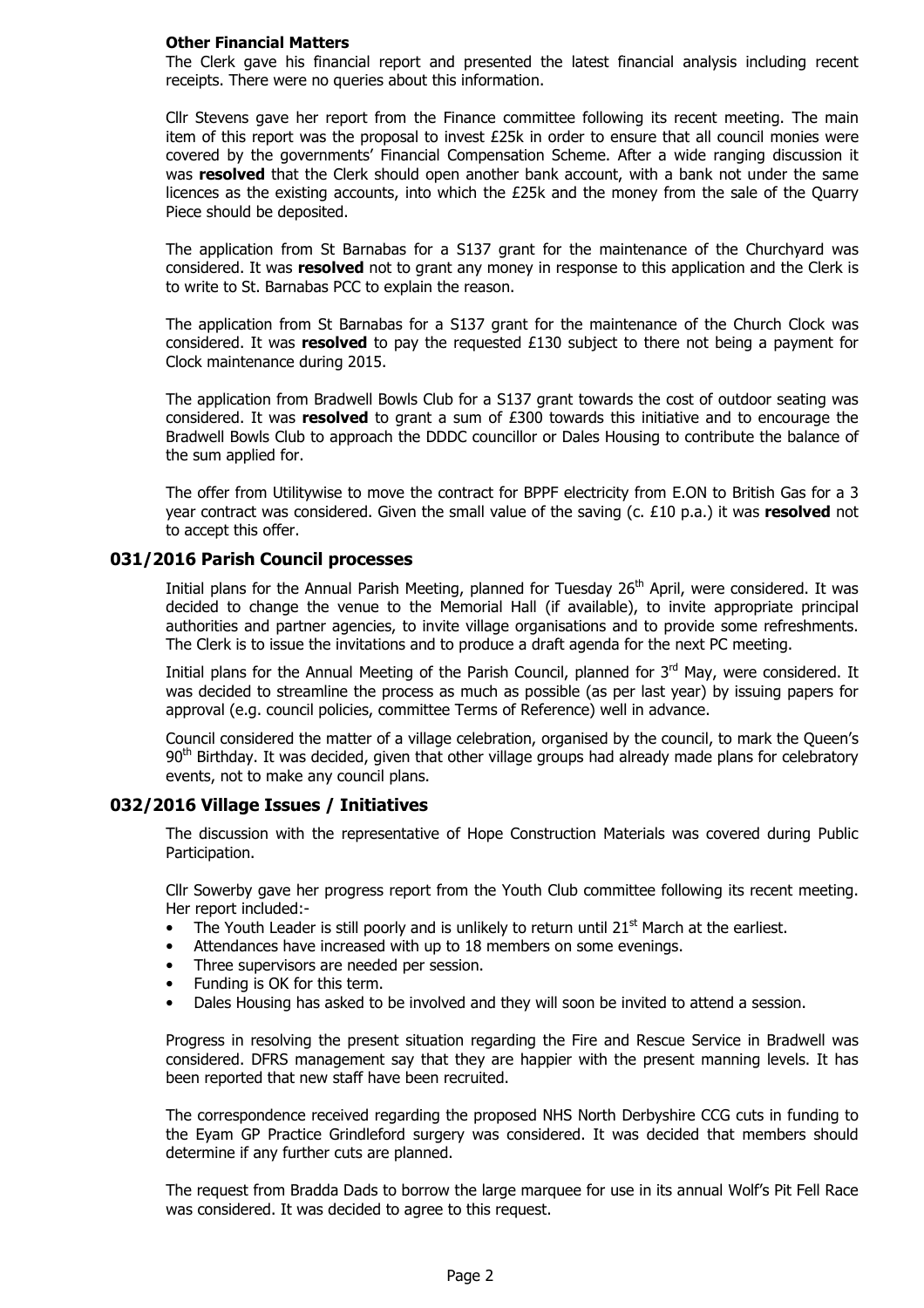## 033/2016 Playing Fields, Open Spaces & Village Caretaking

Cllr Stevens gave her progress report from the Playing Fields & Open Spaces committee. Her report included the following information:-

- The walling work on BPPF is progressing.
- The information on the RoSPA training course was considered. It was decided not to attend.
- A resident has expressed interest in doing council caretaking work. The Clerk is now to instruct him to start work on some of the outstanding jobs.
- The quotation to create a Toddlers' Play Area on the TBPF basketball court was considered. The Clerk is to obtain further quotations for comparison purposes.

Cllr Granger gave her progress report on the development of a car park in Soft Water Lane. She reported that she has produced an Invitation to Tender for display in the Post Office and on Bradwell News and updated quotes are to be obtained against the new specification.

Progress in dealing with the council quarry in Bradwell Dale was discussed. Despite much work by Cllrs Furness and Higgs over the past month it has not yet been possible to determine the boundaries of the council's quarry. The landowner of the adjacent quarry is expected to retrieve the deeds to his property in the coming weeks and a decision on the boundaries will then be taken. It was decided to delay the sale of the quarry until after the boundaries have been determined and parties who have expressed an interest are to be informed.

It was also decided to post notices in the quarry to deter climbers from fixing bolts to the quarry face.

Progress in the provision of allotments for residents was considered. No progress has yet been made as no suitable land has been identified. It was decided that Cllr Stevens should investigate a number of suggested sites and report back to the next meeting.

The Clerk gave an update on recent caretaking activities. He also reported that a spare defibrillator has been offered to the council by Bradwell Sports Club for installation in a more central location in the village. It was decided that Cllr Lancaster should contact Great Hucklow to determine how they installed their defibrillator.

## 034/2016 DCC Highways and Rights of Way

Progress in the initiative to install 'Welcome to Bradwell' signs and up to 15 new concrete planters in the verges was considered. Progress has been made with one application which is now in the consultation phase. Discussions will be held later this week with PDNPA regarding the need to obtain Advertising consent. If consent is not required then DCC will be informed.

The DCC proposal for changes to road signage to prevent problems caused by HGVs using inappropriate roads in the parish was considered. It was decided that this proposal was acceptable and the Clerk is to contact DCC to inform them of this decision.

The DCC consultation request to comment on its proposals to cut funding to subsidised local bus services was considered. It was decided that individual members should respond to this request and that Cllrs Granger & Higgs should draft a response on behalf of the council.

The DCC consultation request to comment on its recently published Highways Asset Infrastructure Management Strategy (HAIMS) was considered. It was decided that individual members should respond to this request.

The matter of vehicles being parked on grass verges in the parish was considered. The suggestion that verges could be converted to lay-bys is to be explored with DCC Highways.

The DCC consultation request on the proposed Temporary Road Closure Order to be made for a Street Party in Hollowgate, Bradwell on Saturday  $14<sup>th</sup>$  May 2016 from 9.00 a.m. to 8.00 p.m. to celebrate the Queen's  $90<sup>th</sup>$  Birthday was considered. It was decided to support this application.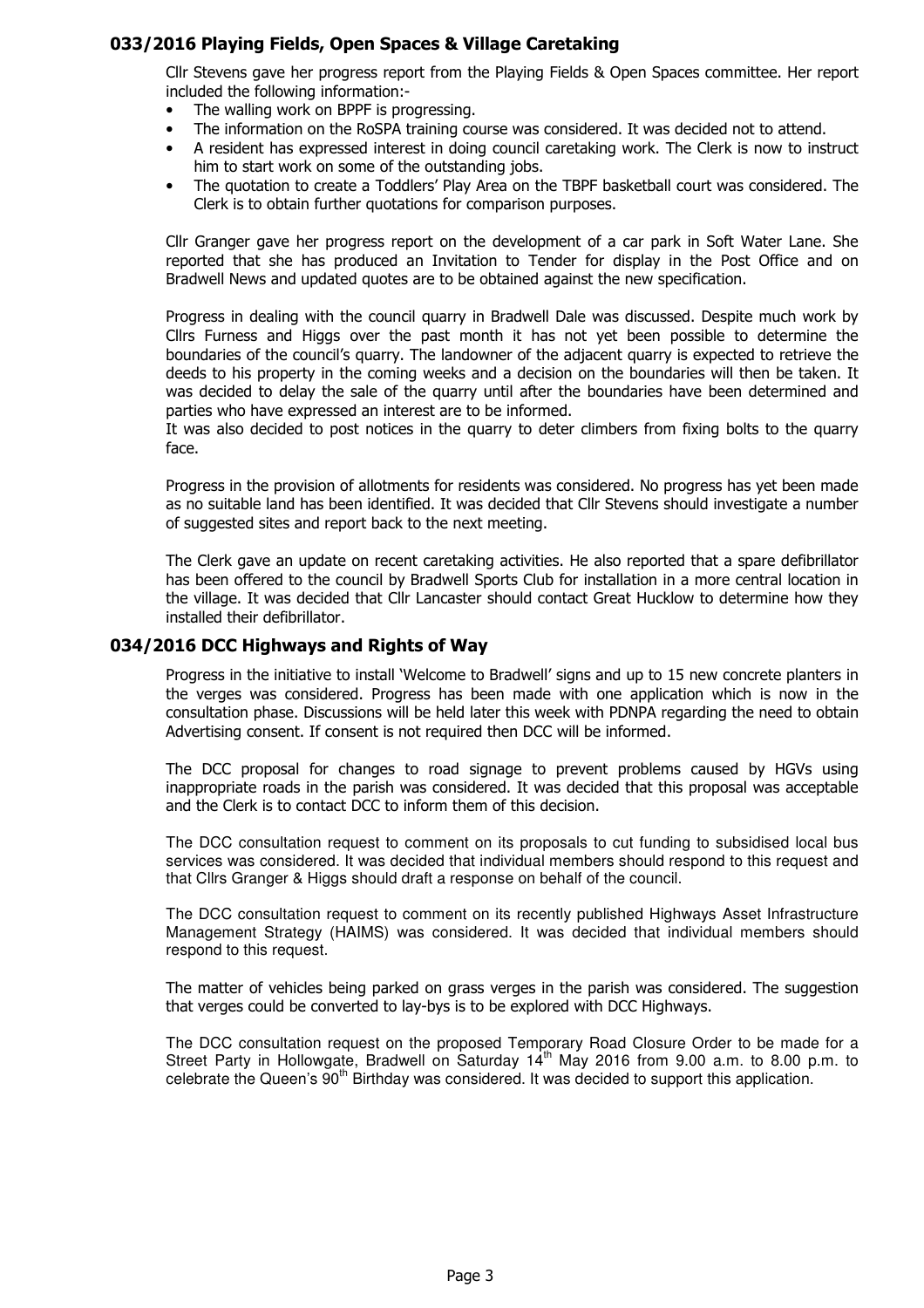## 035/2016 PDNPA & Planning Applications

| Type       | Date of<br>Application<br>Notice | Reference        | Property                                          | Summary                                                                                |  |
|------------|----------------------------------|------------------|---------------------------------------------------|----------------------------------------------------------------------------------------|--|
| <b>New</b> | 16/02/16                         | NP DDD 0216 0131 | Ferndown,<br>Smalldale,<br><b>Bradwell</b>        | Alterations and extension<br>to existing building                                      |  |
| Reviewed   | 27/01/16                         | NP DDD 0116 0060 | Newburgh House,<br>Netherside,<br><b>Bradwell</b> | Renovate house & rear<br>Council<br>garden.<br>this<br>supported<br>application (8/2). |  |

The above planning applications were noted.

The planning application for the Newburgh site (NP DDD 0815 0779) was considered. Cllr Downing gave an update on the conversation he recently had with the planning officer responsible for this application. The officer stated that progress is being made, the financial viability assessment will be analysed by an independent consultant and the latest proposals were broadly in line with earlier versions. Once the application is finalised it will then be subject to another consultation.

The non-documented planning issues observed around the parish were considered. It was decided that the Clerk should contact PDNPA a) in one case to get the matter on the priority list for enforcement and b) in the second case to provide photographic evidence and ask if planning permission is required for the installation.

The communications between PDNPA & a resident concerning the construction of a garden shed permitted by PDNPA (NP DDD 0715 0643) were considered. It was decided that the Clerk should write to PDNPA to ask that this matter be resolved.

## 036/2016 Other Partner Authorities / Agencies

The request from DDDC to identify road traffic pinch points in the parish caused by inconsiderate parking of vehicles that could prevent access of emergency vehicles was considered. It was decided that members should send their observations to Cllr Furness.

The invitation from the Voluntary and Community Services Peaks and Dales for volunteers to help in various projects was considered. No action was decided.

The communication from Dales Housing regarding its Rural Neighbourhood Action Plan for Local villages was noted.

#### 037/2016 Reports from Council Representatives on Outside Bodies / Attendance at External Meetings / Relationship with Local Authorities & Other Bodies

| <b>Date</b> | <b>Event</b>                                      | <b>Council</b>                      |  |
|-------------|---------------------------------------------------|-------------------------------------|--|
|             |                                                   | <b>Representative(s)</b>            |  |
|             |                                                   |                                     |  |
| 17/02/16    | DDDC Area Community Forum                         | <b>Cllrs</b><br>&<br><b>Furness</b> |  |
|             | Agricultural Business Centre, Bakewell from 19:00 | Granger                             |  |
|             | Cllr Granger gave her report on this meeting.     |                                     |  |
| 18/02/16    | PDNPA Planning Training                           | Cllrs<br>Granger,                   |  |
|             | Aldern House, Bakewell from 17:45                 | Kirkham & Nash                      |  |
|             | It was felt that this training was useful.        |                                     |  |
|             |                                                   |                                     |  |

#### Recent Meetings: